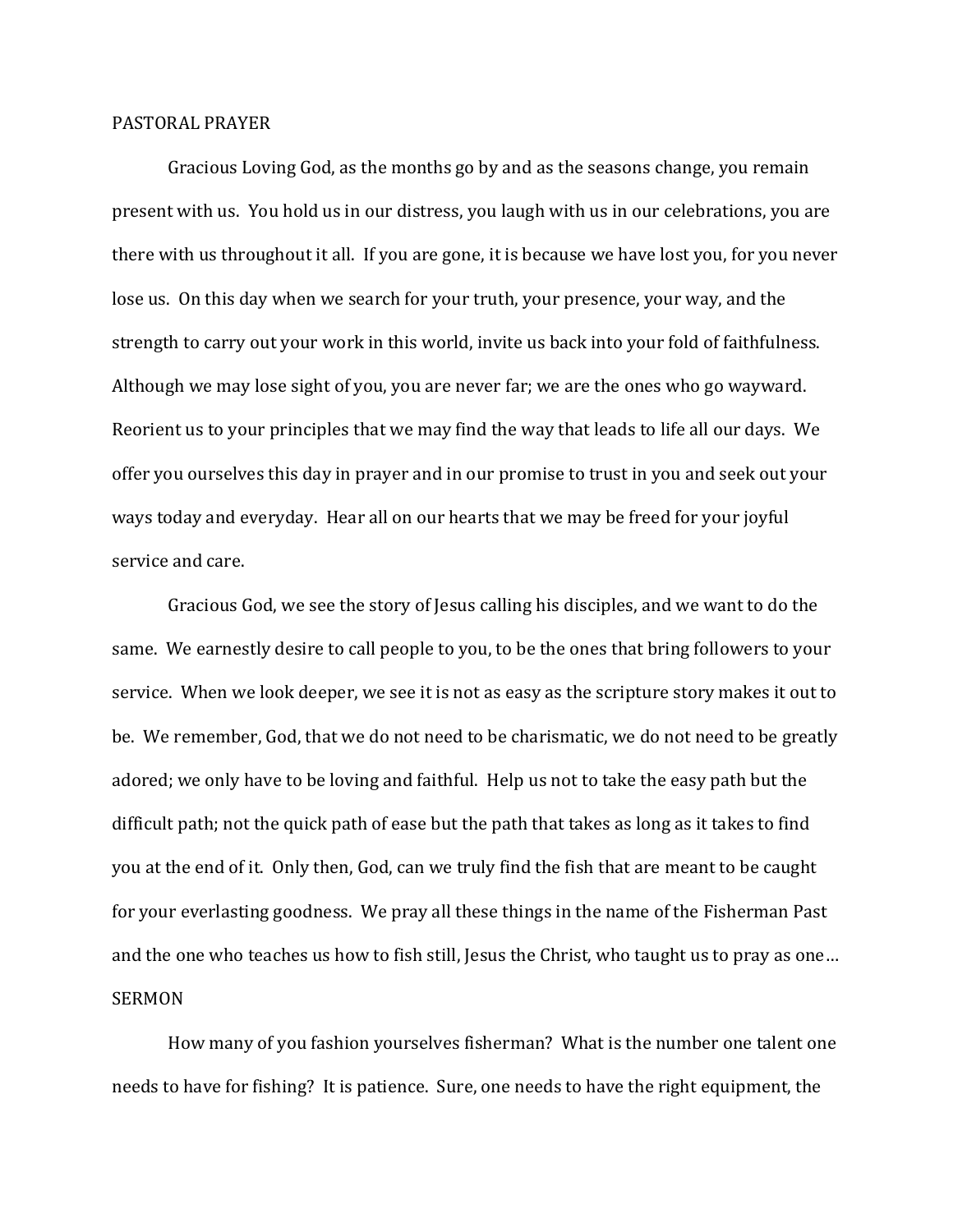right boat, the right location, the right clothing, the right amount of supplies, and so forth, but one needs sit, wait, and let the fish come to you. With the right bait, you can start attracting those fish and soon find some bites. But let's set all that aside and go with just praying for fish. Let's not bring any equipment. Let's bring a fishing pole, sit on shore, and start praying for the fish to come. How effective will that be? Not too effective, I imagine. Prayer only works when we ask God to work with us on the tasks we need to do, but if we leave anything just for God to do, then we have fallen short. It's like tying your hands behind your back and expecting to cross-stitch. When we pray, when we do anything in life and expect God to pick up the strings and roll with it while we stand and wait, we aren't living in faith; we're short-circuiting God's plans for us and the world. It doesn't work for fishing, so how can it work when we are working for God's purposes in the world?

 This is the second week in which we look at the beginning of Jesus' Ministry. Last week, we saw the story from John about Philip, Nathaniel, and assumptions around Jesus. Jesus changed Nathaniel's mind and his assumptions simply by being in relationship with him, by dwelling with him, and showing him that something good can indeed come out of Nazareth. This week, we look at the first calling of disciples from the book of Mark, one that is a bit more traditional to our ears. Nevertheless, they really aren't all that different when you look at their common themes. A lot from our story from John last week can easily work into our discussion for this week. All it requires is that we work together, that we be…here's your word of the day…co-creators with God to reach God's purposes. Let us see how we can jump in Jesus' shoes this week to catch anything we can.

 Our scripture lesson is short, simple, and familiar. Jesus walked one day along the Sea of Galilee, and he came upon Simon and Andrew throwing a net into the bountiful Sea.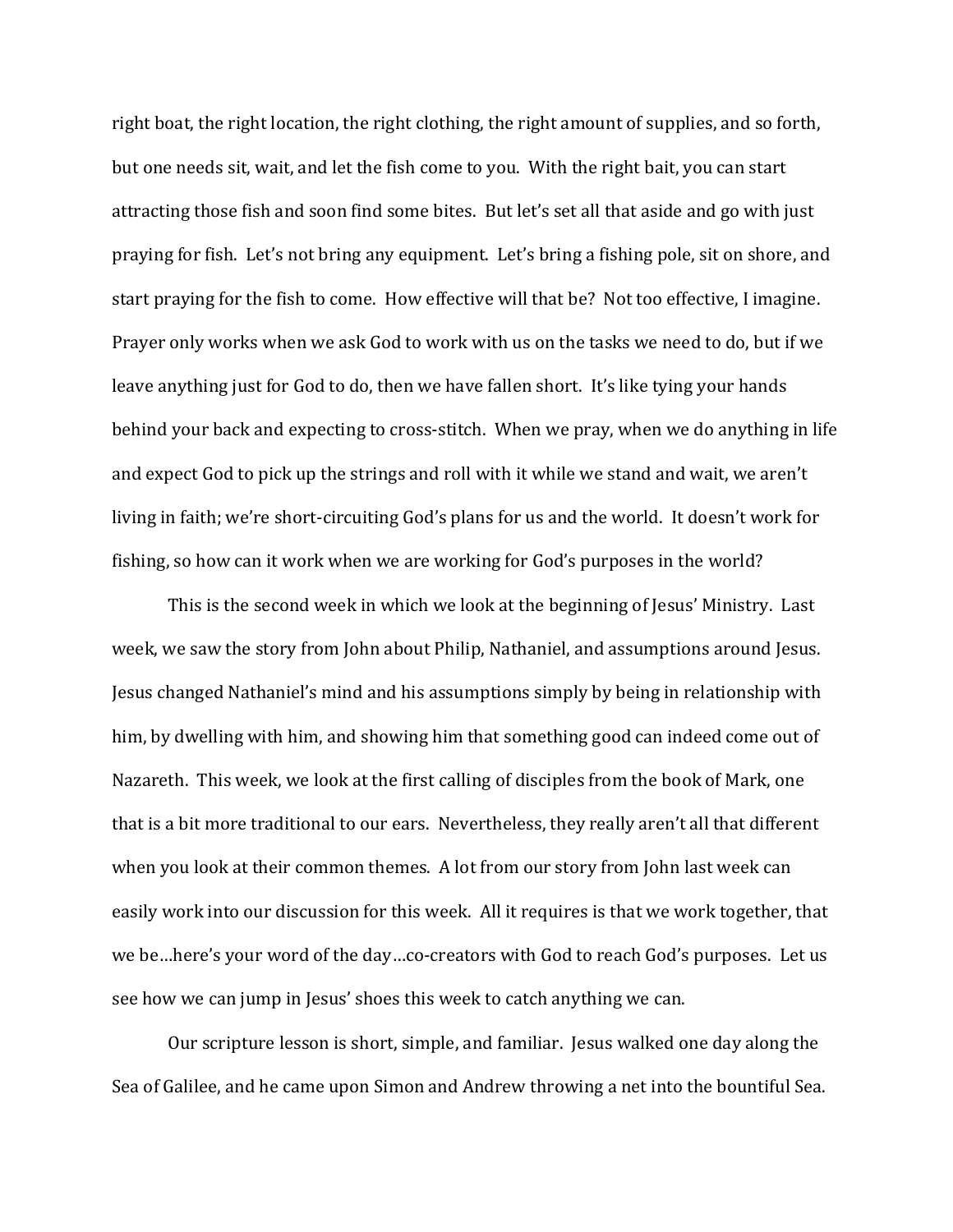"Follow me and I will make you fish for people!" Jesus cries out. They immediately leave those nets and go on after him. Then history repeats itself. The exact same thing happens with James and John, the sons of Zebedee. On a side note, "Zebedee" is one of the funnest words to say in the Bible. But back in the text, Jesus calls them, and they leave the boat to go walk with Jesus.

It's a seemingly simple story, but we can't rest on that. There's much more to this first calling story of Jesus than just the surface layer. In actuality, it's step 500 of a journey, not step one. We have seen the outcome, but not the work to get there. The podcast Sermon Brainwave points out something great about this story. Our immediate presumption is that Jesus is new to these folks and these are new folks to Jesus; he has never met them before, and when he calls them, they are so overwhelmed by Jesus' charisma and attractiveness that they drop everything and join him. Probably not. That perception would work with our understanding of Jesus' miraculous nature, but this is not a miracle story. This is Jesus at work, not working miracles. The setting is, so to speak, Jesus' neighborhood. Jesus grew up here and lived there to that day. Jesus knew the sights, the sounds, and the folks, and he was just beginning the movements of ministry. This was no drive-by meet-up but another meeting between probably friends. It was as if Jesus and these four future disciples had grown up together, gone to school together, laughed together, and learned together. They were not strangers; there was some kind of relationship built up there. We automatically assume that there's this Jesus Magic that made these people drop their nets, walk away from their families, and move into a new life of itinerant ministry. It didn't happen that way in that age two thousand years ago. It doesn't happen that way today.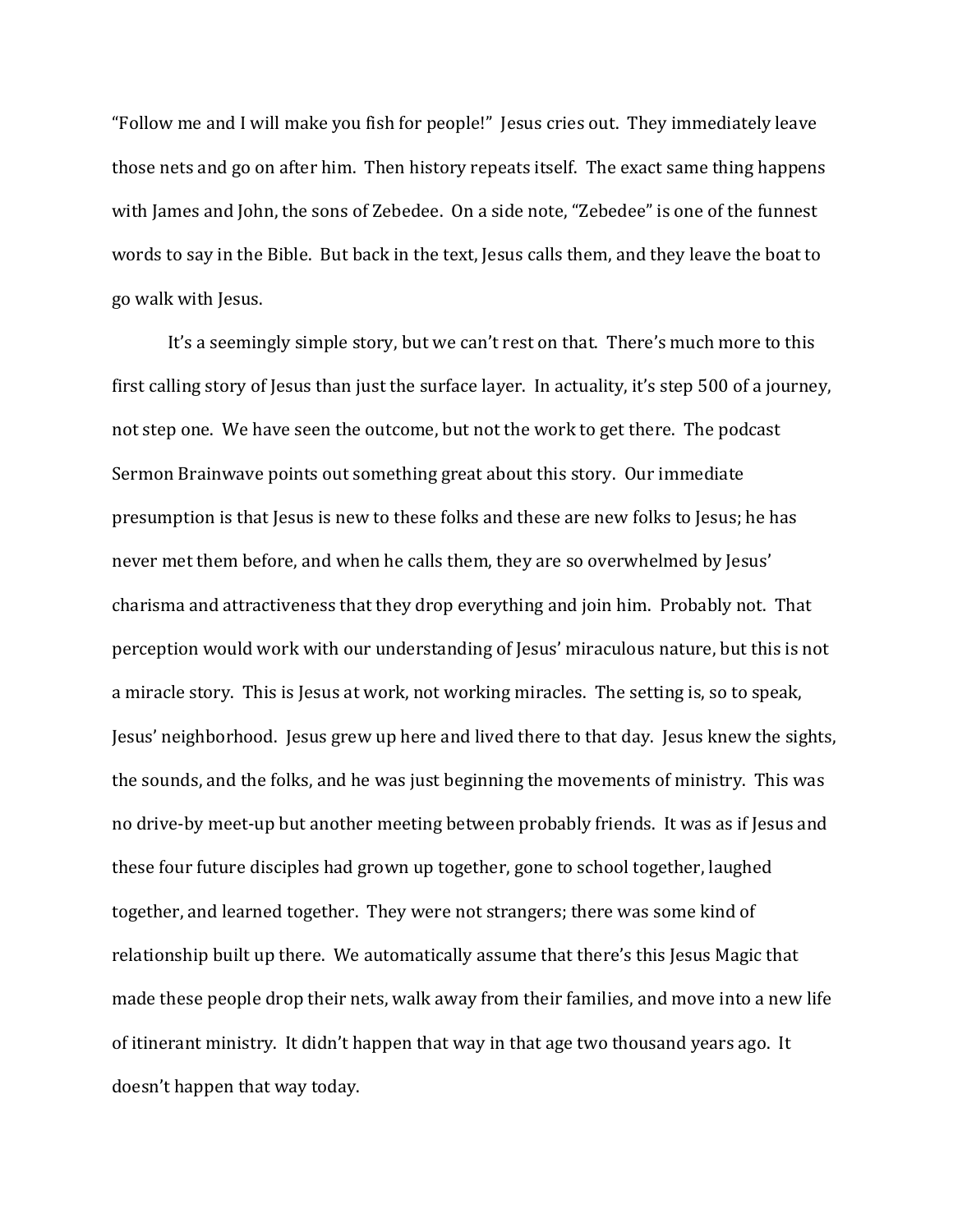When it comes to the work of the church, nothing happens easily. There's a term for this perception that Christian belief will put us on a throne of ease: "Jesus Magic." All too often people seem to believe that if they go to church, that if they say the prayers, sing the songs, listen halfway to the boring sermon, and come back again next week that the Jesus Magic will be in their life and they can do anything their little heart desires. People will be healed when they pray for healing. They will find a \$100 bill as they go walking down the street just when they want it. Nothing is beyond your power, they might think! Here's a more concrete example. I apologize if I'm bringing up bad memories, my friend, but there's fruitful ground for this discussion. Russell Wilson last weekend seemed to be invoking the "Jesus Magic" when he thanked God after their spectacular turnaround. Wilson told reporter Peter King: "That's God setting it up, to make it so dramatic, so rewarding, so special. I've been through a lot in life, and had some ups and downs. It's what's led me to this day." On the other hand, Aaron Rodgers said on his radio show "I don't think God cares a whole lot about the outcome. He cares about the people involved, but I don't think he's a big football fan." Do you think that God made the Seahawks win that game, Jeff? You know what? This is a rare occurrence, but I'm just going to say it: Aaron Rodgers is right.

I would modify the way that Wilson framed that game. I believe that in his life he had ups and downs, and that God was with him in those ups and downs to make him into the best Child of God he could be. God has walked with Russell Wilson as Wilson has nurtured his gifts in becoming a great young man and quarterback in the NFL. But God didn't make the throws. God didn't program Russell Wilson with the knowledge and refined skill. He did that himself using the gifts and skills God gave him and with an amazing amount of hard work. In that game last Sunday, God empowered Russell Wilson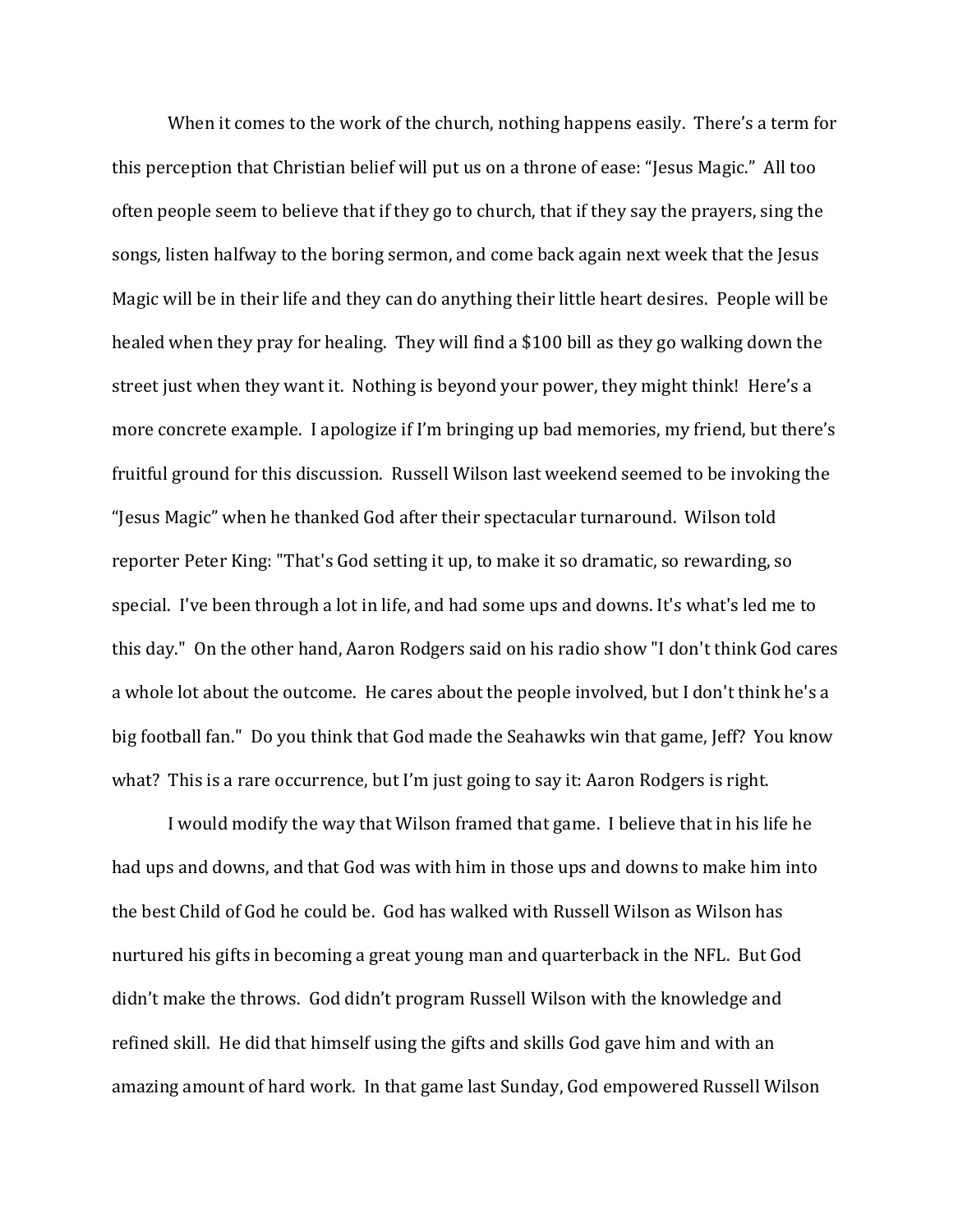to do the best he could, just as God empowered Aaron Rodgers to do the best he could, but God didn't set up the game or the result. The bounces happened as the bounces do: not by the hand of God but by human skill and human error. No matter how hard we pray, no matter how much we read the bible or memorize scripture, there are some things that we should not invoke God upon, because we will be sore disappointed. God doesn't pick football games, and God doesn't do the work for us when we aren't working beside God. The picture is bigger. There is no such thing as Jesus Magic; it's not as if God is a vending machine that produces everything we ask for when we want it.

When we come to church, we don't invoke Jesus Magic. We invoke the power of God to work beside us, to empower us, to lead us along life's path to accomplish God's purposes together. There is a theological word for this: co-creation. Co-creation means that God and us work together to accomplish God's purposes in the world. I've used this phrase before because it so fits this idea. "You can ask God to guide your steps, but you have to be the one who moves your feet." God works with us in this world to further God's purposes, but not by us being passive and waiting for God to do everything. It only makes sense. For example, I didn't just decide one day that I heard God's calling to be a pastor, and that was it. I had to go to college and to seminary to prepare the way for my calling. I had to write more papers than I can count, I had to read so many books, I had to learn hard things about the world and about myself. I had to put the work in. On the other hand, God was with me to shape me, to mold me, to direct me in all those things I was doing toward a life that is fulfilling and intended for the best of service. My work and God's work come together. We worked together and we continue to work together as I grow into the person that can best serve God's world. In the same way God empowers each of us to serve God well, but we are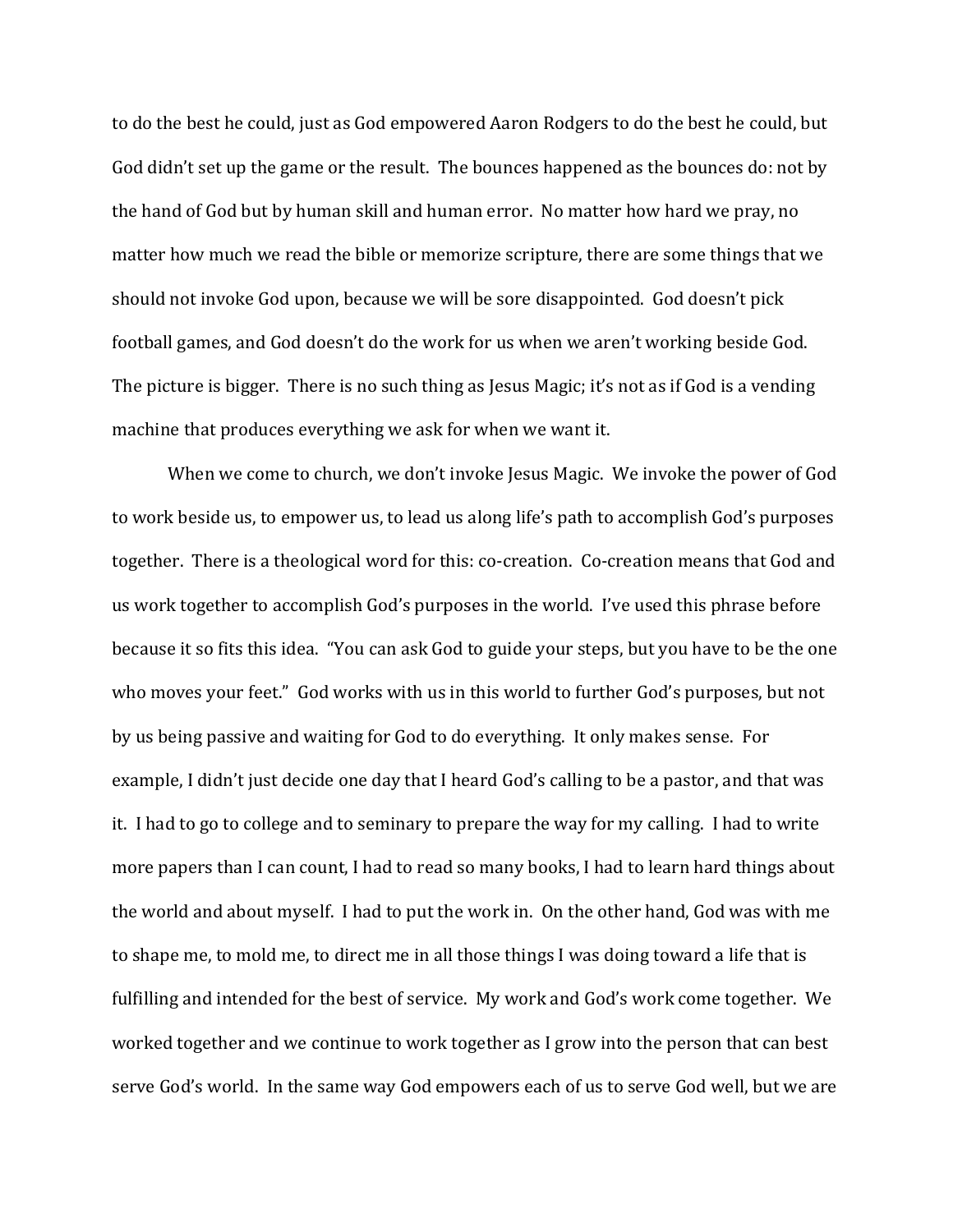the ones who have to put in the work to do that the best we can. When that happens, we co-create a future together: the two combine for the ability to do great things together.

We are the fishing people for today's age. We are co-creators in the process. We have to be equipped, we have to be prepared, we have to do the work if we expect to reap the bounty for God's service. If we are worried about catching anything, we need not be worried about Jesus Magic, about God just handing us millions of converts just like that. It's unrealistic, and it's not the way that Jesus himself worked. Jesus, before, he went on this path of ministry, lived probably thirty or so years in the area around Nazareth in which he fostered relationships and prepared those around him for the tasks ahead. It didn't just happen overnight or in a moment of clarity. We need to be prepared to work for God's purposes and God's goals. The followers to Jesus don't come from his charisma, his intellect, or his gravitas. They come because they know that he cares about them, that he has invested in them, that he provides a message of life, not of easy answers. Indeed, I imagine he was a charismatic guy, but a faithful ministry is not built on the emptiness of charisma. Anything built on charisma falls apart after the charismatic leader departs.

There is an alternative from the simplicity that never actually happens. There is a reality that isn't Jesus Magic. It is the same solution that last week presented. When there are assumptions, when there are things in our way that prevent faithful witness and care, what do we do? We come and dwell. We come and be with the other person in a way that they can get to know us and we can get to them. Just as these new disciples were probably not caught off-guard by Jesus, we need to build relationship. That requires work. To get to know another person, to understand who they are, where they have come from, what they seek, what their calling is in this difficult world, what their fears are, what their dreams are,